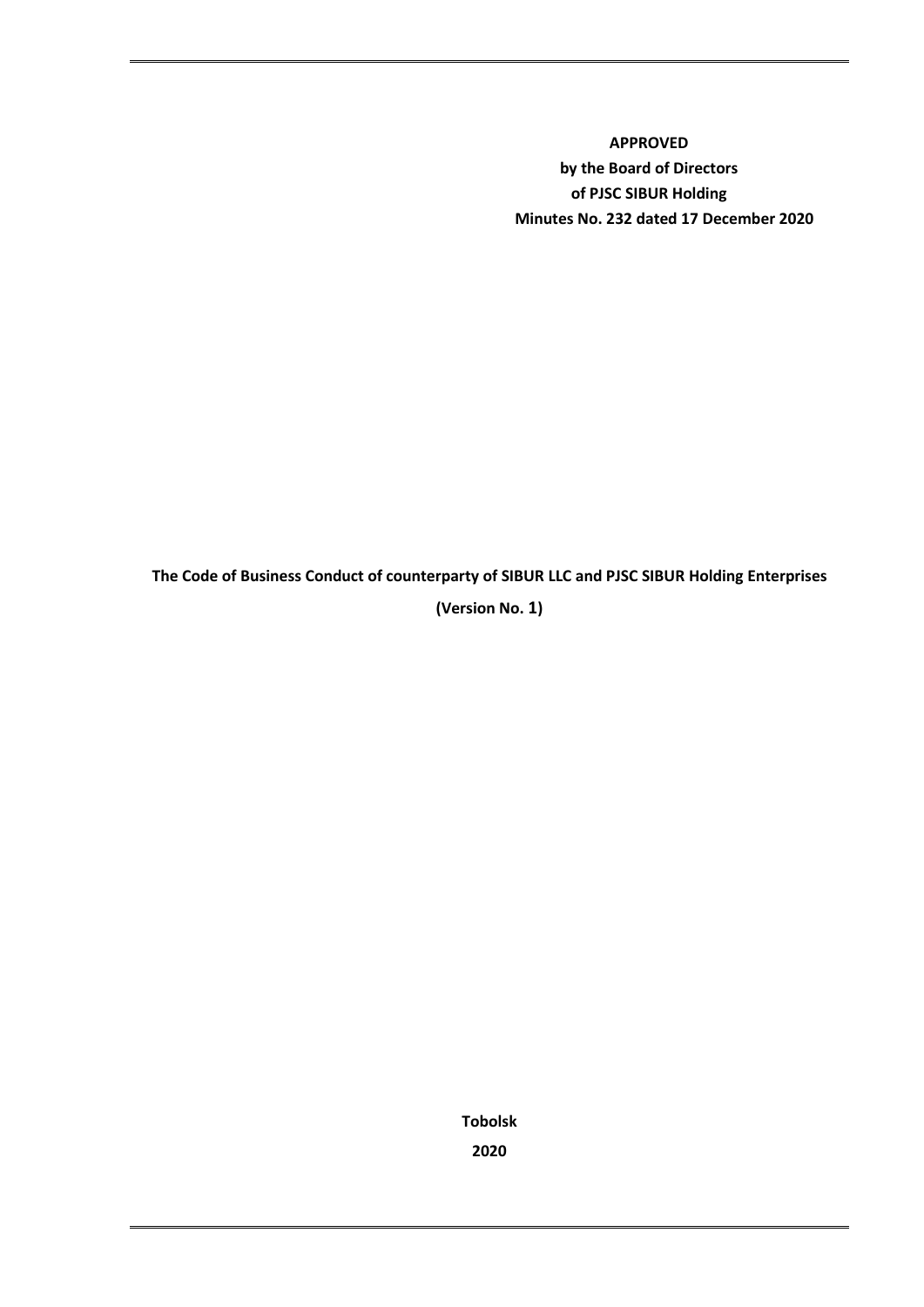The Code of Business Conduct of Counterparty defines the requirements on corporate social responsibility of the counterparties of SIBUR LLC and PJSC SIBUR Holding Companies (hereinafter the Company and/or PJSC SIBUR Holding Companies) and of other organizations which enter into business relations with the Company.

### **Article 1. General Provisions**

- 1.1 The Code of Business Conduct of Counterparty (hereinafter, the Code) defines the requirements to corporate social responsibility of the counterparties of SIBUR LLC and PJSC SIBUR Holding Companies (hereinafter the Company and/or PJSC SIBUR Holding Companies) and of other organizations which enter into business relations with the Company (hereinafter, the Counterparty).
- 1.2 The Company and PJSC SIBUR Holding Companies support principles of cooperation with Counterparties such as transparency, information openness, competitiveness, fairness, efficiency, fair competition.
- 1.3 The Company and PJSC SIBUR Holding Companies value their reputation and seek confidence-building on behalf of the business community.
- 1.4 The Company and PJSC SIBUR Holding Companies seek cooperation with Counterparties with flawless reputation, strict compliance with the law and with the universally recognized standards of corporate ethics and business conduct, respect for human rights, care about their employees' health and occupational safety, and are committed to the principles of sustainable development.
- 1.5 The Company and PJSC SIBUR Holding Companies maintain open and transparent business relations with all Counterparties and strive for their development on a mutually beneficial basis.
- 1.6 The Company and PJSC SIBUR Holding Companies expect that the Counterparties shall adhere to high ethical standards and refuse from any activity which may be perceived as violation of such standards.
- 1.7 The Company and/or PJSC SIBUR Holding Company shall provide for including the provisions assuring the adherence to this Code into the agreements and contracts executed with the Counterparties. The disagreement of a Counterparty with the provisions of this Code shall not impede cooperation, however, the Company and/or PJSC SIBUR Holding Company shall assess the respective risks when making a decision on executing a contract with such Counterparty.
- 1.8 If the Company and/or PJSC SIBUR Holding Company become aware of any actions or circumstance not being in compliance with the Code, this shall constitute the grounds for claiming relevant corrective actions stipulated by the contracts executed with the Counterparties to the extent of termination.

## **Article 2. Scope**

- 2.1. In cases stipulated by the contracts, this Code shall apply to all Counterparties.
- 2.2. In the course of interaction with the Company and/or PJSC SIBUR Holding Companies and their employees, Counterparties shall abide by the requirements of this Code.

### **Article 3. Terms. Definitions. Abbreviations**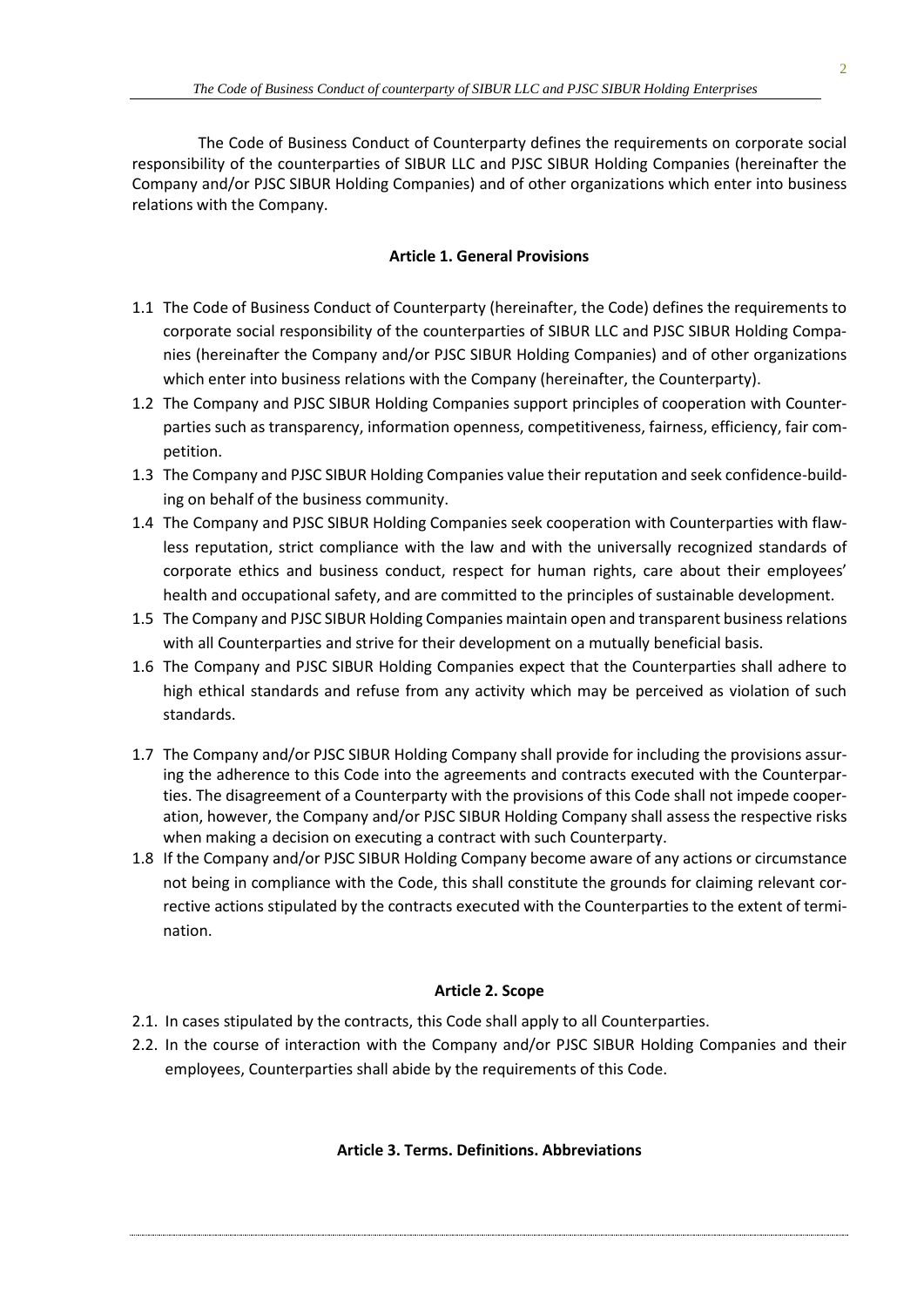- 3.1. **Procurement**  cumulative action targeted at acquisition of materials and resources / services / work the the purpose of the purpose of satisfying the needs of the Management Organization / Company / Asset on reimbursable payment terms under the executed civil contract / agreement.
- 3.2. **Insider information**  specific and accurate information which was not provided or disseminated earlier (including the information constituting commercial / banking / business secret, secret of communication [data about money transfer] and other secrets protected by law), the provision or dissemination of which may have a significant effect on the value of financial instruments, goods and/or foreign currency.
- 3.3. **Confidential information**  information of actual or potential commercial value due to not being known to third parties, not being legitimately available and due to the owner of this information undertaking measures to protect its confidentiality.
- 3.4. **Conflict of interest**  any situation or circumstances, when personal interests or activities of an employee and/or his/her close relatives impede or may impede the employee to act in the interests of the Company and/or PJSC SIBUR Holding Company in good faith, honestly and without bias, to effectively perform his/her duties.
- 3.5. **Corruption**  malpractice, giving or accepting bribes, abuse of power/authority, trading in influence or any other illegal use of the job position by a natural person against lawful interests of the Company and the state with the purpose of obtaining benefit in the form of money, valuables, other property or monetized services, other ownership rights for himself/herself or for third parties; or illegal provision of such benefit to the above-mentioned natural person by other natural persons, as well as performing the above-listed actions on behalf or in the interest of the Employer.
- 3.6. **Money laundering (illegal income laundering)**  performing financia[l transactions](http://www.consultant.ru/document/cons_doc_LAW_319280/#dst100018) and othe[r trans](http://www.consultant.ru/document/cons_doc_LAW_319280/#dst100019)[actions](http://www.consultant.ru/document/cons_doc_LAW_319280/#dst100019) wit[h cash](http://www.consultant.ru/document/cons_doc_LAW_319280/#dst100010) or other assets knowingly acquired by other persons using criminal means for [the](http://www.consultant.ru/document/cons_doc_LAW_319280/#dst100028)  [purpose of](http://www.consultant.ru/document/cons_doc_LAW_319280/#dst100028) giving a veneer of legality of ownership, use and disposal of the above-mentioned cash or other assets.

### **Article 4. Compliance with the Law and Other Regulations in the Course of Business**

The Company and PJSC SIBUR Holding Companies expect that their Counterparties will conduct their business with respect for and abidance by the requirements of effective law, international standards and documents (the Declaration of Human Rights, the United Nations Global Compact, the International Labor Organization Declaration on Fundamental Principles and Rights at Work) and other rules and regulations.

#### **Article 5. Ethic Conduct of Business**

- 5.1. The Company and PJSC SIBUR Holding Companies are strongly committed to the principles of fair competition and market openness, and strive for providing equal opportunities to all their potential Counterparties.
- 5.2. In case of available opportunity and competitive environment, the Company and/or PJSC SIBUR Holding Companies shall select their Counterparties on a competitive basis. Assurance of fair competition is the key principle of selecting the Counterparties. The decisions on selecting a Counterparty shall be based on such objective criteria as commercial and technical terms and conditions, quality of goods/services, the Counterparties' experience and qualifications, the goods/services corresponding with the specifications of the Company and/or PJSC SIBUR Holding Companies, as well as the Counterparties' reliability.
- 5.3. In turn, the Counterparty undertakes to comply with the rules of the tender for goods/work/services and to abide by the ethic standards in the procurement process. The Counterparties participating in the procurement/tender shall be forbidden to share information about the prices and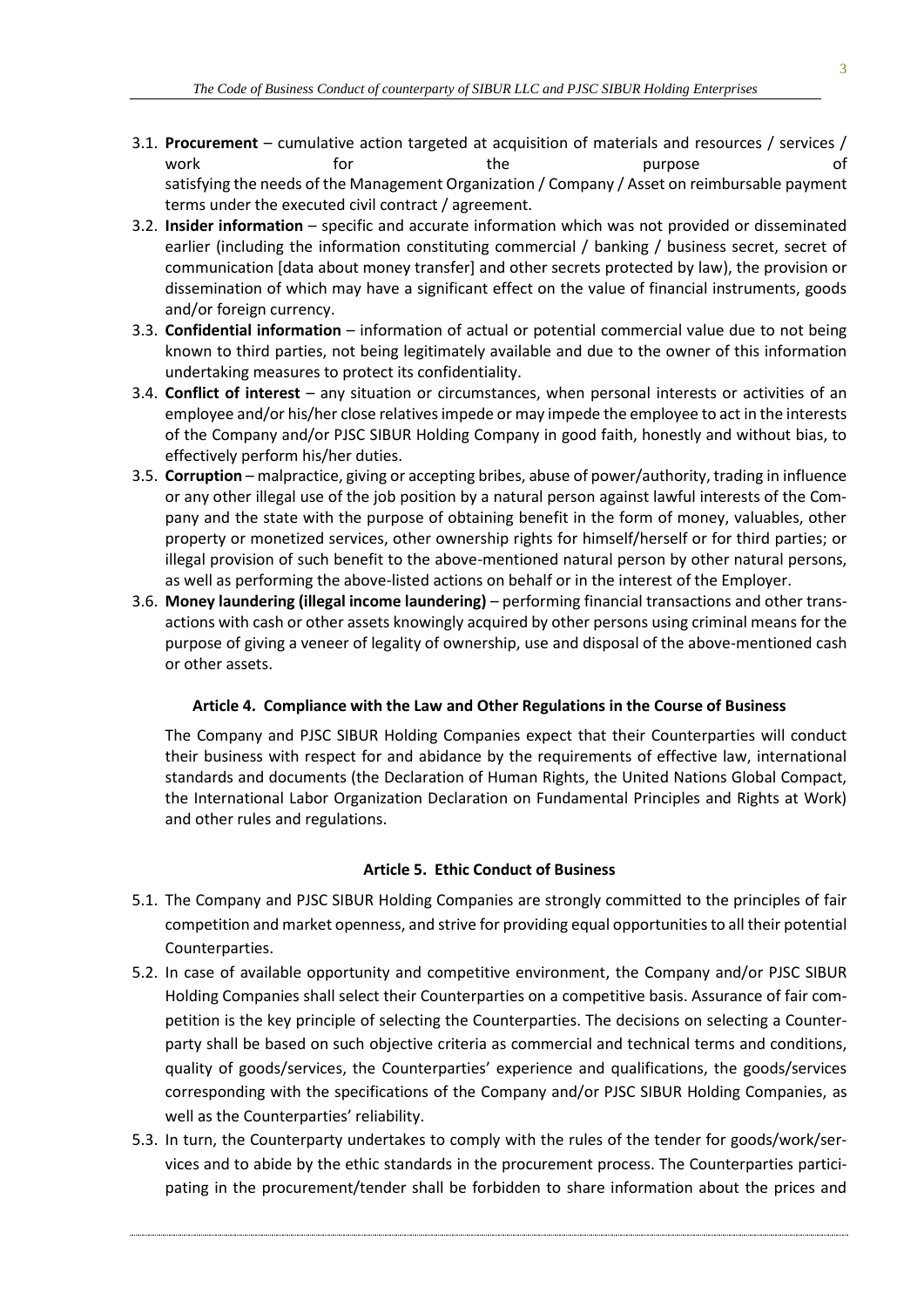other terms and conditions, which can impact the selection of the winner, to perform any actions restricting competition including collusion, price agreements and business intelligence.

### **Article 6. Counteracting Corruption**

- 6.1. Zero tolerance of all corruption manifestations was established and is maintained in the Company and PJSC SIBUR Holding Companies. The Company and PJSC SIBUR Holding Companies strive for developing comprehensive measures to verify the information about possible corruption-related violations, and in case of its confirmation – to eliminate (mitigate) their consequences and causes.
- 6.2. The agreements/contracts of the Company and PJSC SIBUR Holding Companies shall contain an anti-corruption clause about the need for the Counterparties to comply with all the applicable laws and regulations against corruption, money laundering and terrorism financing during their performance under the respective agreements/contracts.
- 6.3. The Company and PJSC SIBUR Holding Companies strive for maintaining and developing relations with the Counterparties performing in compliance with high ethical standards and implementing anti-corruption practices in accordance with Article 13.3 of the Federal Law "On Counteracting Corruption" and applicable international anti-corruption standards.
- 6.4. In its turn, the Counterparty undertakes not to perform actions qualified by the applicable law as giving or taking bribes (bribery facilitation), trading in influence (solicitation of bribery or trading in influence), abuse of powers/authorities, as well as any actions in breach of the applicable laws and international documents on counteracting money laundering and terrorism financing.

### **Article 7. Rights and Freedoms**

- 7.1. The Counterparties shall respect and support the protection of universally recognized human rights and freedoms and guarantee that they are not involved in their violations. The attitude towards all employees of the Counterparty should be respectful and decent.
- 7.2. The Counterparties undertake to rule out any form of discrimination.
- 7.3. The Counterparty undertakes not to engage individuals aged under 16 in labor, except for cases permitted by the Russian Labor Code.
- 7.4. The Counterparty shall abide by the applicable law regulating the working hours duration for Employees.
- 7.5. The Counterparty shall pay the Employees their salary and overtime payments due at least at the level required by applicable law. The Counterparty shall provide employees with clear pay-slips for each payment period indicating the number of the hours/days worked, the effective salary amount or piece-rate, as well as the grounds for the performed withholdings.
- 7.6. The Counterparty shall not have the right to use corporal punishment, to offer violence or to allow for other forms of psychological or physical enforcement against its employees.
- 7.7. Within the limits set by the law, the Counterparty undertakes to recognize and respect the right of employees to establishing trade unions and executing collective agreements. Under any circumstances, Employees shall have the possibility to openly express their claims to the management and to file complaints without fear of response punitive actions and penalties.

### **Article 8. Conflict of Interest Management**

The Counterparty undertakes to avoid any Conflict of Interest and to notify the Company and PJSC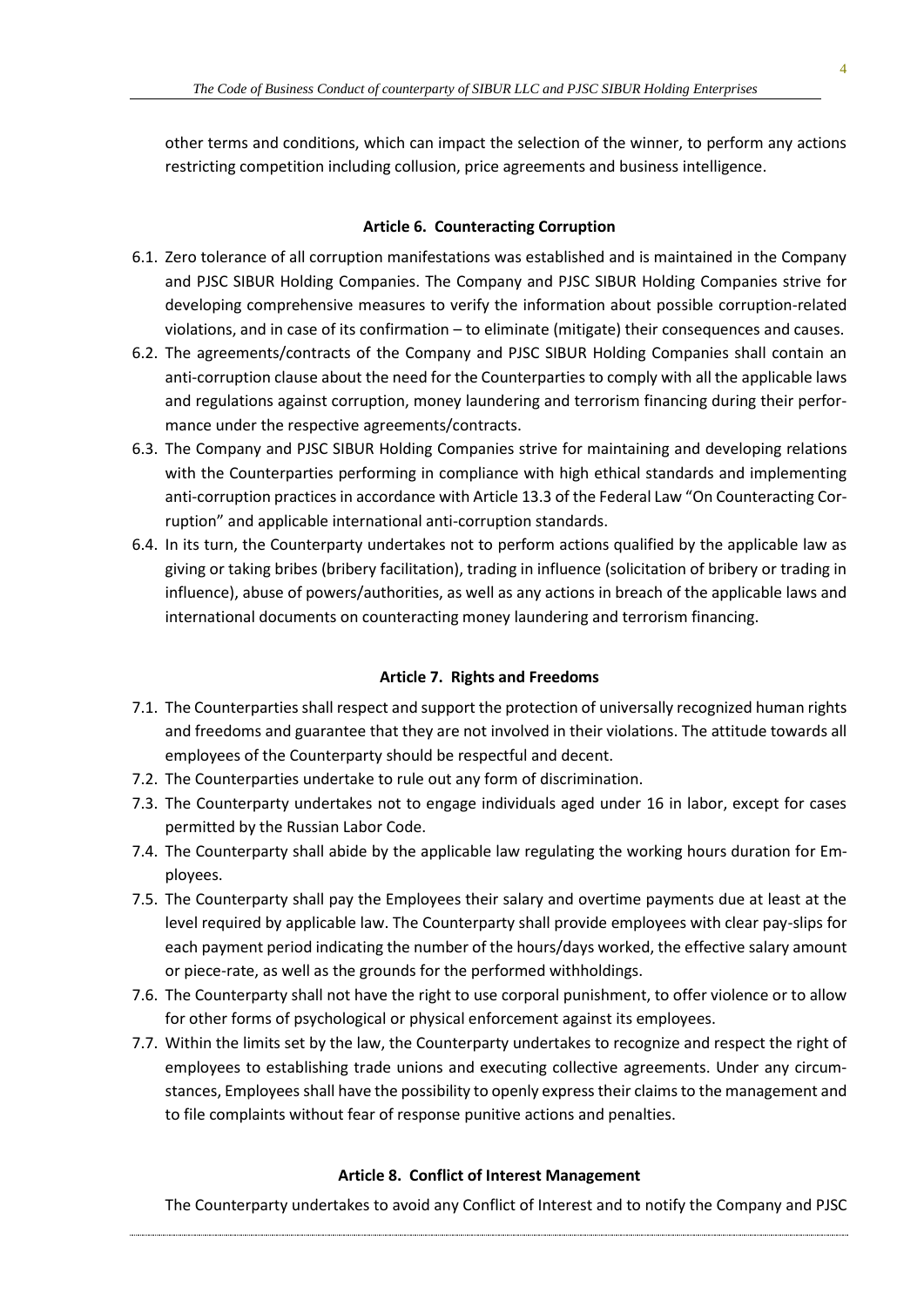SIBUR Holding Companies accordingly. Should any employee of the Company and/or PJSC SIBUR Holding Company have personal interest impeding his/her performance in the interests of the Company and/or PJSC SIBUR Holding Company, performing his/her duties with respect to the Counterparty in good faith, honestly and without bias, or in case he/she has any economic ties with the Counterparty, the information about the identified breaches shall be sent using the following communication channels:

- hotline website[: https://sibur.deloitte-hotline.ru,](https://sibur.deloitte-hotline.ru/)
- email: [sibur-hotline@deloitte.ru,](mailto:sibur-hotline@deloitte.ru)
- toll-free telephone number: +7 (800) 500-08-74.

## **Article 9. Reward, Gifts and Financial Incentives**

- 9.1. The Counterparty shall refuse from providing any financial incentives to employees of the Company and PJSC SIBUR Holding Companies including by way of cash payments, gifts, gratuitous provision of work/services and in other ways not listed herein, which will make the employee dependent on the Counterparty and may be leveraged for assuring the performance of this employee to the benefit of the party providing such incentives.
- 9.2. The following actions shall be qualified as the employee's performance to the benefit of the party providing incentives:
	- provision of unjustified preferences versus the other Counterparties;
	- provision of any guarantees;
	- facilitation (by-passing) of the existing procedures;
	- other actions performed by the employee within his/her job duties, but contradicting the principles of transparency and openness in relations with the Counterparties.

# **Article 10. Confidential and Insider Information**

- 10.1. The Counterparty undertakes to respect the intellectual property of the Company and PJSC SIBUR Holding Companies, their commercial secrets and any other confidential, insider or classified information. Under any circumstances, the Counterparty shall view any information or data on transactions of the Company and PJSC SIBUR Holding Companies as confidential unless such information becomes public. The Counterparty undertakes to protect the confidentiality of information by way of refusing from its transfer, publication, use or disclosure beyond it usual business or without instructions/permission from the Company and PJSC SIBUR Holding Companies.
- 10.2. The Counterparty undertakes to abide by the applicable data protection standards. The Counterparty shall store the materials containing confidential and insider information or requiring protection under the data protection standards in a safe place without possible access by any third parties and provide them to its employees on the need-to-know basis only.

# **Article 11. Occupational Health and Industrial Safety**

- 11.1. The Company and PJSC SIBUR Holding Companies declare the principle of zero tolerance of violations in the sphere of occupational health and industrial safety. All injuries, incidents and accidents of the Counterparty working in the territory of the Company and PJSC SIBUR Holding Companies, as well as near misses shall be investigated.
- 11.2. The Company and PJSC SIBUR Holding Companies expect from the Counterparty abidance by the occupational health and industrial safety standards, creation of a healthy working environment and safe labor conditions for all its employees. The Counterparty shall integrate the standards and